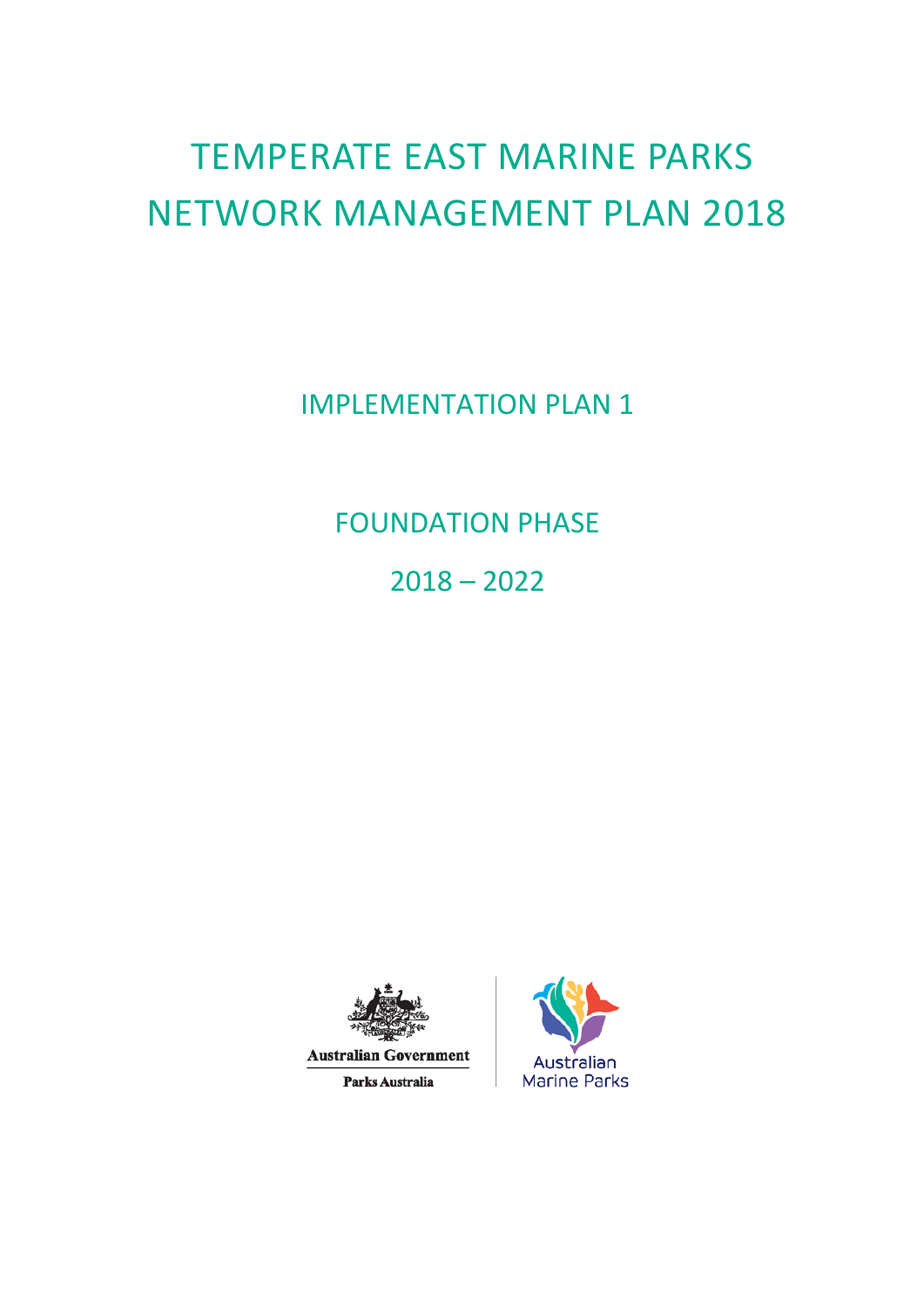This Temperate East Marine Parks Network Implementation Plan 1 (years 1-4) identifies foundational management activities in the first four years of implementing the Temperate East Marine Parks Network Management Plan 2018 (Management Plan). These activities will contribute to outcomes under each management program in the Management Plan. Activities include the establishment of natural, social and economic baselines and monitoring programs, actions to address pressures, and foundational actions that will inform or guide future actions, such as scoping studies, establishment work, and strategy development. Dependencies, including national actions, are identified.

In managing the Temperate East Marine Parks Network, the Director of National Parks (Director) will need to make decisions about enabling use and managing pressures, while balancing the need to protect natural, cultural, heritage and socio-economic values of the Network, now and in the future.

Each year a report will be prepared by Parks Australia, in consultation with the Temperate East Advisory Committee (Advisory Committee), to document progress against activities in this plan and make recommendations on initiating, continuing, or terminating activities as part of an adaptive management cycle. Yearly reports will be used to inform the advisory committee and the Director about management progress, and will enable review of priorities, taking account of emerging issues and stakeholder needs.

A review of performance measures and outcomes in Implementation Plan 1 will occur in year four to inform drafting of Implementation Plan 2 to continue ongoing management actions in years five to eight. Management actions may change during the life of the Management Plan as new information and approaches become available. Additional actions will be developed in partnership with stakeholders and the Advisory Committee.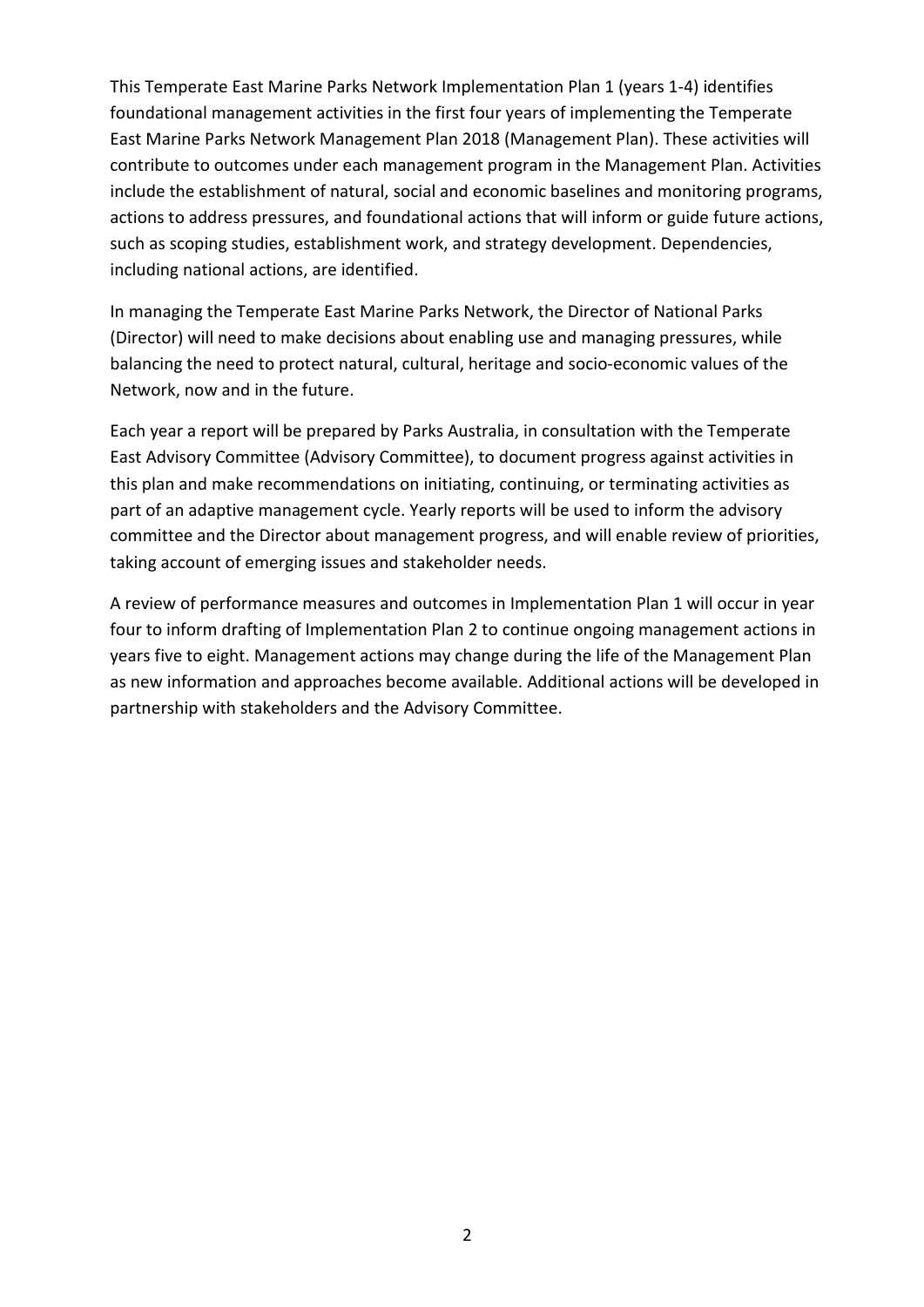# **Communication, education and awareness program**

### Actions to improve awareness, understanding and support for marine parks and park management.

#### **Management Plan Outcome:**

• Increased awareness, understanding and support for marine parks.

#### **Management Plan Regional Actions:**

- Develop information for visitors on the marine parks to encourage increased awareness and understanding of values and management arrangements.
- Provide infrastructure in and adjacent to the Network, such as signs and marker buoys, to increase understanding of marine park values and rules, particularly at sites that are regularly visited.
- Establish a Temperate East Marine Park Advisory Committee to support and collaborate with the Director in management.
- Engage closely with Norfolk Marine Park and Lord Howe Marine Park users and communities to identify communication needs and opportunities.

- Information on marine parks accessible, current, understood and meets audience expectations.
- Marine park users and key stakeholders are aware of Australian Marine Parks, their values and how they are managed, including an understanding of how marine park rules impact their own activities.
- General public are aware of Australian Marine Parks, their values and the role they play in protecting Australia's marine environment.
- Partnerships are in place for promoting Australian Marine Parks.

| <b>Implementation Activities</b>                                                                                                                                                                                                                                 | Year 1<br>2018/19 | Year 2<br>2019/20 | Year 3<br>2020/21 | Year 4<br>2021/22 |
|------------------------------------------------------------------------------------------------------------------------------------------------------------------------------------------------------------------------------------------------------------------|-------------------|-------------------|-------------------|-------------------|
| Guided by a National Communications and Marketing<br>Strategy, prepare a Temperate East Action Plan to inform<br>network communications.                                                                                                                         |                   |                   |                   |                   |
| Identify target audiences and appropriate communication<br>mechanisms (e.g. websites, E-news, social media, newspaper<br>advertisements, factsheets, visitor guides, events, locations<br>with high visitor numbers, meetings, and through local<br>government). | ✓                 | ✓                 | ✓                 |                   |
| Update infrastructure and signage                                                                                                                                                                                                                                | ✓                 | $\checkmark$      | $\checkmark$      |                   |
| Develop accurate and relevant communication content,<br>including for the science community.                                                                                                                                                                     | ✓                 | ✓                 | ✓                 |                   |
| Participate in regional events and committee meetings.                                                                                                                                                                                                           | $\checkmark$      | $\checkmark$      | $\checkmark$      | ✓                 |
| Work cooperatively with NSW Government and relevant<br>agencies to collect and share information on the Temperate<br>East Network, including through the Lord Howe Island<br>Marine Park Advisory Committee and school curriculum<br>programs.                   |                   | ✓                 | ✓                 |                   |
| Convene bi-annual meetings of the Temperate East Marine<br>Park Advisory Committee and publish meeting<br>communiques.                                                                                                                                           | ✓                 | ✓                 |                   |                   |
| Conduct on-island engagement with regional land and sea<br>managers, tourism operators, marine park users and<br>communities to ascertain communication needs and<br>opportunities.                                                                              | ✓                 | ✓                 | ✓                 |                   |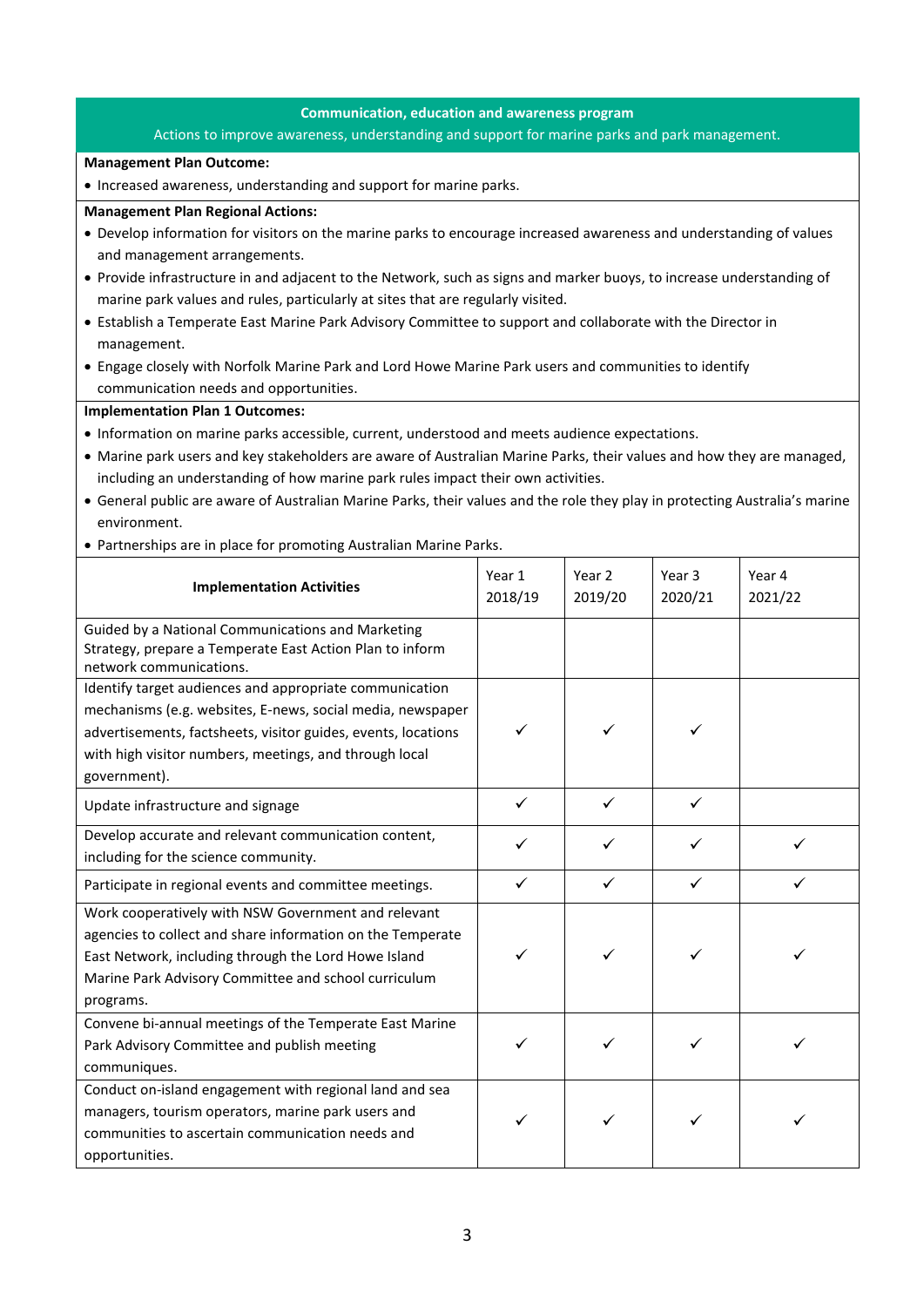|          | Dependencies (including national |
|----------|----------------------------------|
| actions) |                                  |

# **Tourism and visitor experience program**

Actions to provide for and promote a range of environmentally appropriate, high-quality recreation and tourism experiences and contribute to Australia's visitor economy.

#### **Management Plan Outcomes:**

- High-quality visitor experiences that are appealing, engaging and raise awareness of the natural and cultural values of marine parks.
- Increased visitation to marine parks.
- Social and economic benefits from the contribution of marine parks to Australia's visitor economy.

#### **Management Plan Regional Actions:**

- Promote visitor experiences that foster curiosity and appreciation of natural and heritage values in the Network.
- Work with other Commonwealth, state and territory government agencies, the Norfolk Island Regional Council, Lord Howe Island Board, and the tourism industry to support tourism initiatives, events and attractions that promote visitor experiences in marine parks.

- Visitors increased awareness of marine parks values.
- Understanding of tourism activities being carried out within marine parks.
- Increase in high standard tourism businesses.
- Cultural values recognised in tourism activities.

| <b>Implementation Activities</b>                                                                                                                              |                                                                        | Year 1<br>2018/19 | Year 2<br>2019/20 | Year 3<br>2020/21 | Year 4<br>2021/22 |
|---------------------------------------------------------------------------------------------------------------------------------------------------------------|------------------------------------------------------------------------|-------------------|-------------------|-------------------|-------------------|
| Develop visitor products (e.g. brochures) and interpretive signs<br>and themes for displays adjacent to parks, and in visitor<br>centres, museums or aquaria. |                                                                        |                   | ✓                 |                   |                   |
| Commission projects and provide grants to support sustainable<br>marine tourism.                                                                              |                                                                        |                   |                   |                   |                   |
| Participate in regional tourism events that promote marine<br>parks.                                                                                          |                                                                        |                   |                   |                   |                   |
| Work cooperatively with the NSW Government, the Norfolk                                                                                                       |                                                                        |                   |                   |                   |                   |
| Island Regional Council, Lord Howe Island Board, the tourism                                                                                                  |                                                                        |                   |                   |                   |                   |
| industry and other relevant agencies to support tourism                                                                                                       |                                                                        |                   |                   |                   |                   |
| initiatives and promote visitor experiences in marine parks.                                                                                                  |                                                                        |                   |                   |                   |                   |
| Dependencies (including national                                                                                                                              | Development of a national Tourism and Visitor Experience Strategy<br>٠ |                   |                   |                   |                   |
| actions)                                                                                                                                                      | Development of a national commercial tourism authorisation system.     |                   |                   |                   |                   |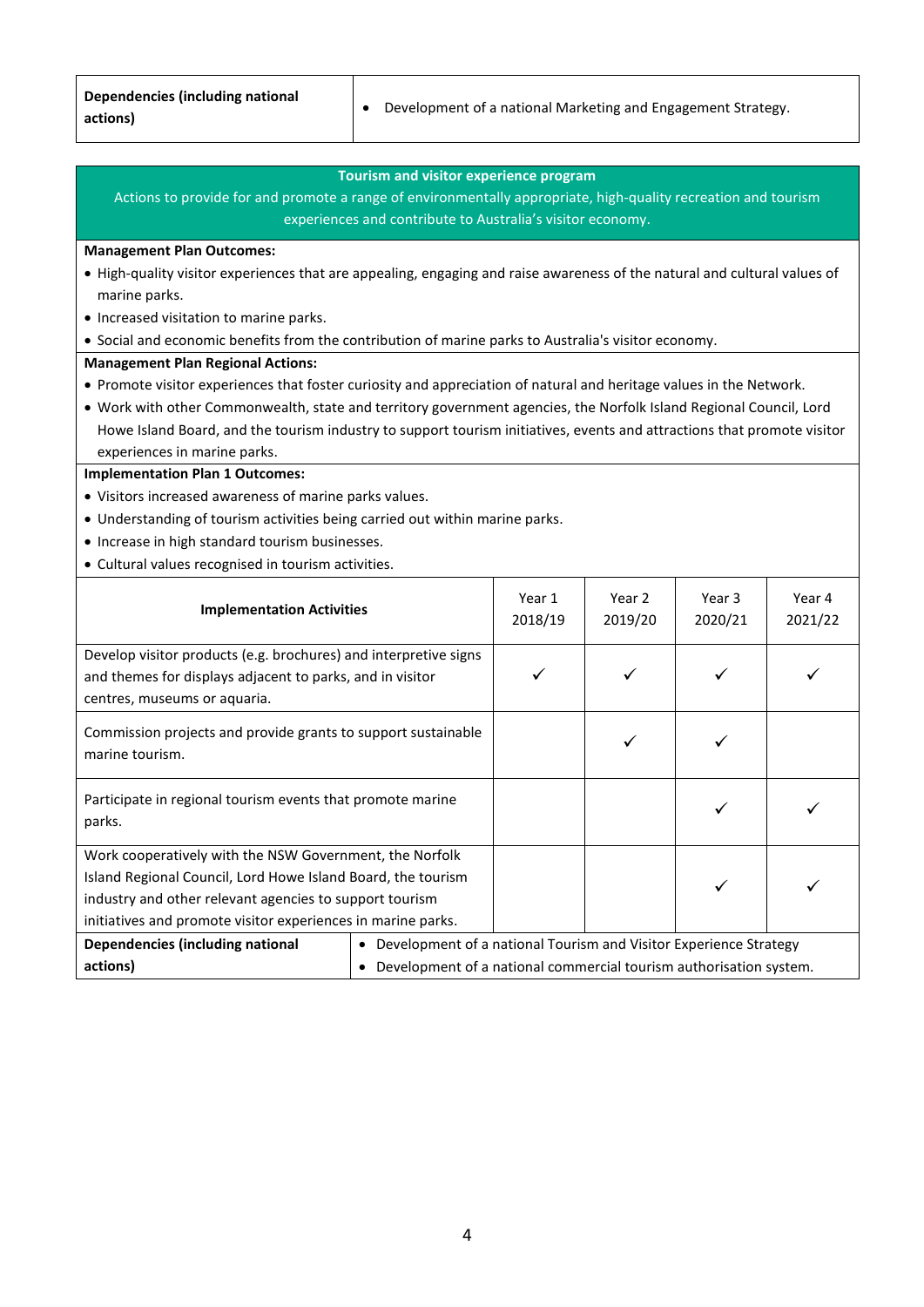# **Indigenous engagement program**

Actions to recognise and respect the ongoing cultural responsibilities of indigenous people to care for sea country and support multiple benefits for Traditional Owners.

#### **Management Plan Outcomes:**

- Social, cultural and economic benefits for Traditional Owners
- Partnerships with Traditional Owners and Indigenous groups to manage sea country in marine parks

# **Management Plan Regional Actions:**

- Collaborate with Traditional Owners and relevant partners such as the New South Wales Aboriginal Land Council on implementing the Indigenous engagement program, including supporting Indigenous groups to participate in marine park management.
- Implement cultural awareness training for Parks Australia staff in association with Traditional Owners.
- Establish protocols for researchers working with Parks Australia to guide engagement with Traditional Owners.
- Identify opportunities and mechanisms to engage Traditional Owners including through coastal Local Aboriginal Land Councils, established under the Aboriginal Land Rights Act 1983 in the management of marine parks.
- Increase understanding of traditional knowledge and cultural values.

- Traditional Owners contribute to marine park management decision-making processes.
- Cultural values are accounted for in decision-making processes.
- Partnerships are in place with Traditional Owners and Indigenous rangers to manage sea country in Australian Marine Parks.
- The Australian Marine Parks deliver social, cultural and economic benefits for Traditional Owners.

| <b>Implementation Activities</b>                                                                                                                                                                       |                                                                                                                                                                  | Year 1<br>2018/19 | Year 2<br>2019/20 | Year 3<br>2020/21 | Year 4<br>2021/22 |
|--------------------------------------------------------------------------------------------------------------------------------------------------------------------------------------------------------|------------------------------------------------------------------------------------------------------------------------------------------------------------------|-------------------|-------------------|-------------------|-------------------|
| Parks Australia staff to undertake Indigenous cultural<br>awareness training.                                                                                                                          |                                                                                                                                                                  |                   |                   |                   |                   |
| Identify Aboriginal people, communities and representative<br>organisations with rights and interests in marine parks.                                                                                 |                                                                                                                                                                  |                   |                   |                   |                   |
| Identify opportunities and mechanisms to engage Traditional<br>Owners in the management of marine parks.                                                                                               |                                                                                                                                                                  |                   |                   |                   |                   |
| Collaborate with Traditional Owners and relevant partners<br>on implementing the Aboriginal engagement program,<br>including supporting Aboriginal groups to participate in<br>marine park management. |                                                                                                                                                                  |                   |                   |                   |                   |
| Dependencies (including national<br>actions)                                                                                                                                                           | Development of a national AMP Indigenous Engagement and Cultural<br><b>Heritage Strategy</b><br>Capacity of science providers to engage with Traditional Owners. |                   |                   |                   |                   |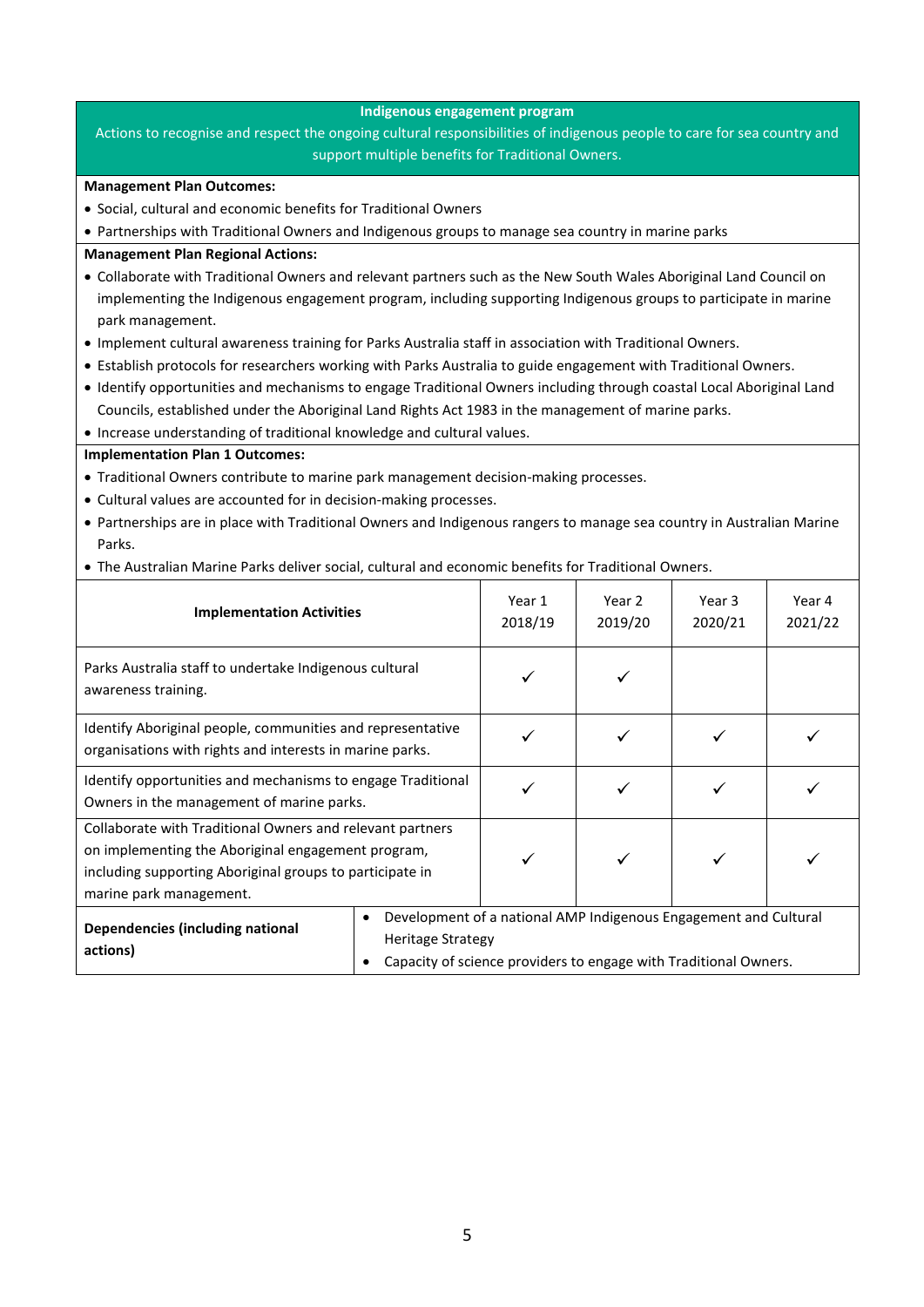#### **Marine science program**

# Actions to provide necessary scientific knowledge and understanding of marine park values, pressures, and adequacy of responses for effective management.

# **Management Plan Outcomes:**

- Increase understanding of marine park values, pressures and adequacy of responses.
- Improve understanding of the effectiveness of marine park management in protecting park values.
- Informed decision-making and improved evidence-based decisions.

# **Management Plan Regional Actions:**

- Monitor the social and economic uses and their benefits and impacts on marine parks in the Network.
- Monitor the condition of important habitats and their vulnerability to climate change.
- Monitor the impact of invasive species on marine park values and the effectiveness of management.
- Collaborate with other Commonwealth and state government agencies, the Norfolk Island Regional Council, Lord Howe Island Board, marine park users and the science sector to support long-term monitoring. For example, monitoring of coral reefs, protected species and the effects of fishing on marine parks.

• Investigate opportunities to extend citizen science programs.

- Inventory surveys have been undertaken to identify AMP values and pressures.
- Effective partnerships are in place to enable Parks Australia to leverage research in AMPs.
- Understanding of AMP values and pressures has improved.
- Parks Australia has appropriate systems in place to consider relevant information in assessments and other decisionmaking processes.

| <b>Implementation Activities</b>                                                                                                                               |                                                                                                                                                                                                                                                                      | Year 1<br>2018/19 | Year 2<br>2019/20 | Year 3<br>2020/21 | Year 4<br>2021/22 |
|----------------------------------------------------------------------------------------------------------------------------------------------------------------|----------------------------------------------------------------------------------------------------------------------------------------------------------------------------------------------------------------------------------------------------------------------|-------------------|-------------------|-------------------|-------------------|
| Establish baselines and build an understanding of key<br>natural, cultural and socio-economic values, pressures, and<br>effectiveness of management responses. |                                                                                                                                                                                                                                                                      |                   |                   |                   |                   |
| Identify and implement priority science projects through<br>partnerships across the science community.                                                         |                                                                                                                                                                                                                                                                      |                   |                   |                   |                   |
| Establish long-term monitoring programs of important values<br>and pressures.                                                                                  |                                                                                                                                                                                                                                                                      |                   |                   |                   |                   |
| Explore and identify opportunities for appropriate citizen<br>science initiatives in marine parks, including through the Our<br>Marine Parks Grants Program.   |                                                                                                                                                                                                                                                                      |                   |                   |                   |                   |
| Dependencies (including national<br>actions)                                                                                                                   | Establishment of ecological, social and economic baselines for priority<br>٠<br>values.<br>Development of a national Australian Marine Parks Science Strategy.<br>٠<br>Establishment of an authorisation system for science research and<br>$\bullet$<br>monitoring. |                   |                   |                   |                   |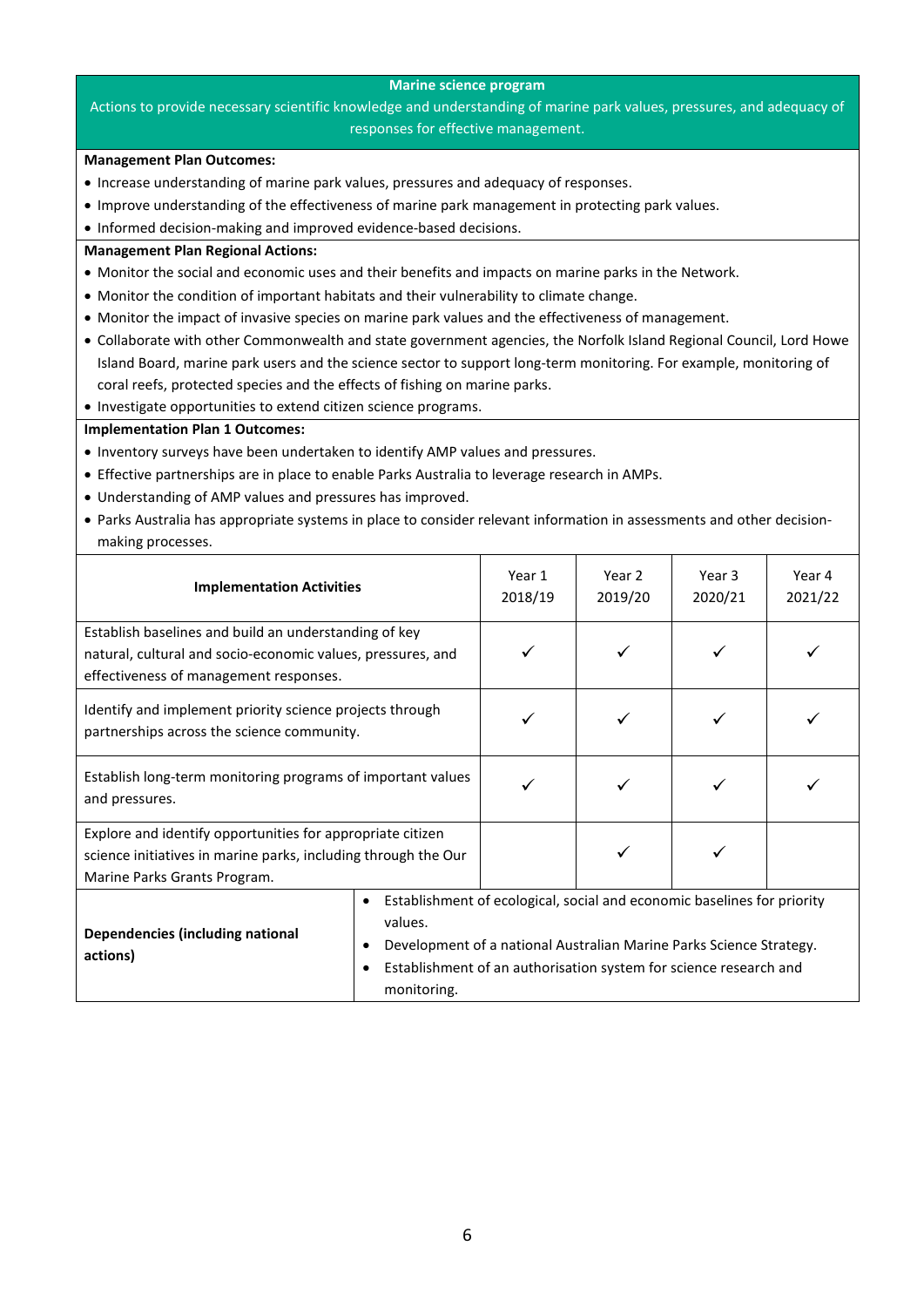## **Assessments and authorisations program**

Actions to provide for efficient, effective, transparent and accountable assessment, authorisation and monitoring processes to enable sustainable use and protection of marine park values.

#### **Management Plan Outcome:**

• Assessments and authorisations ensure ongoing protection of marine park values through the management of activities in marine parks.

#### **Management Plan Regional Actions:**

- Issue authorisations permit, class approval, activity licence or lease for activities in marine parks assessed as acceptable either by the Director or another government or industry policy, plan or program accepted by the Director.
- Work with other Commonwealth and state government agencies, the Norfolk Island Regional Council, and the Lord Howe Island Board, to improve experiences and consistency of approaches for people seeking authorisations.

- Activities are assessed consistent with legislative requirements.
- Authorisation processes are timely.
- Authorisations policy and guidance materials are easily accessible and clearly communicated.
- The online authorisations process is accessible and functional.

| <b>Implementation Activities</b>                                                                                             |                                                                                                                                                                  | Year 1<br>2018/19 | Year 2<br>2019/20 | Year 3<br>2020/21 | Year 4<br>2021/22 |
|------------------------------------------------------------------------------------------------------------------------------|------------------------------------------------------------------------------------------------------------------------------------------------------------------|-------------------|-------------------|-------------------|-------------------|
| Assess and issue permits and licences to authorise allowable<br>activities to be undertaken.                                 |                                                                                                                                                                  |                   |                   |                   |                   |
| Communicate with stakeholders (including NSW government<br>agencies) on authorisation requirements.                          |                                                                                                                                                                  |                   |                   |                   |                   |
| Work with state government agencies to ensure our<br>authorisations approaches are consistent where<br>possible/appropriate. |                                                                                                                                                                  |                   |                   |                   |                   |
| Dependencies (including national<br>actions)                                                                                 | Development of a customer focussed online authorisation system for<br>$\bullet$<br>marine park users.<br>Development of a Marine Parks Authorisation Policy<br>٠ |                   |                   |                   |                   |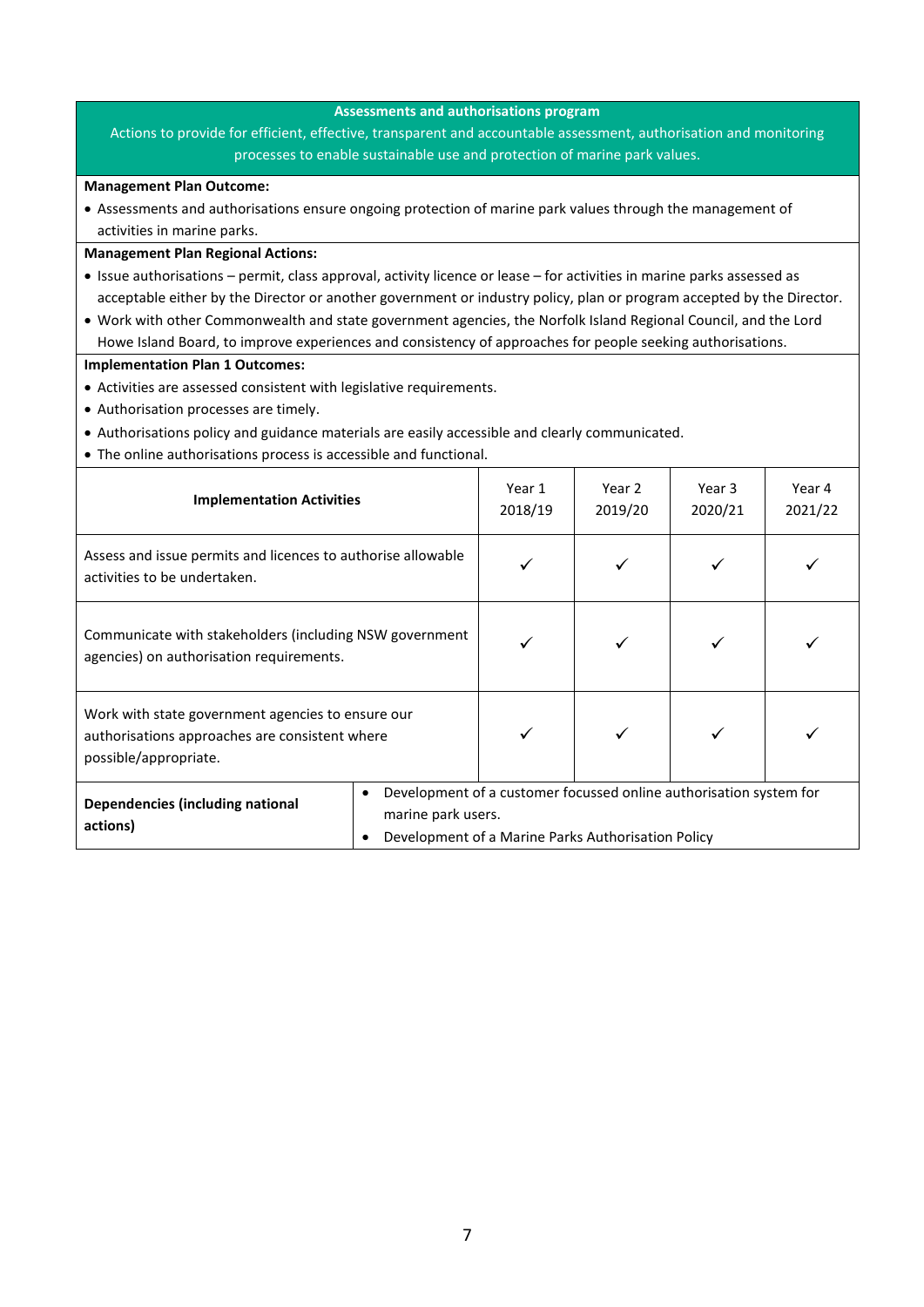# **Parks protection and management**

# Timely and appropriate preventative and restorative actions to protect natural, cultural and heritage values

from impacts.

## **Management Plan Outcome:**

• Impact of pressures on marine park values are minimised as far as reasonably practicable.

# **Management Plan Regional Actions:**

- Enable infrastructure such as moorings to protect habitats and enhance visitor safety.
- Collaborate with and support other agencies that undertake invasive and protected species management and marine debris removal. For example, this may include working in partnership with relevant agencies to foster high standards of biosecurity, particularly in sensitive marine ecosystems and World Heritage-listed areas of the Lord Howe Marine Park.
- Work with other Commonwealth and state government agencies, the Norfolk Island Regional Council, and Lord Howe Island Board, to respond to environmental incidents and accidents.
- Collaborate with Traditional Owners and Indigenous ranger groups to undertake management actions.

- Priority parks protection and management activities have been identified.
- Management activities are consistent with other legislative obligations (e.g. RAMSAR, World Heritage, Threatened Species Recovery Plans)

| <b>Implementation Activities</b>                                                                                                                   |                                 | Year 1<br>2018/19                                               | Year 2<br>2019/20 | Year 3<br>2020/21 | Year 4<br>2021/22 |
|----------------------------------------------------------------------------------------------------------------------------------------------------|---------------------------------|-----------------------------------------------------------------|-------------------|-------------------|-------------------|
| Develop a Network infrastructure register and maintenance<br>plan.                                                                                 |                                 |                                                                 |                   |                   |                   |
| Identify and prioritise parks protection and management<br>activities across the network.                                                          |                                 |                                                                 |                   |                   |                   |
| Implement priority parks protection and management<br>activities.                                                                                  |                                 |                                                                 |                   |                   |                   |
| Work with NSW government and Commonwealth agencies<br>to monitor, report and respond to environmental incidents<br>in Temperate East marine parks. |                                 |                                                                 |                   |                   |                   |
| Dependencies (including national<br>actions)                                                                                                       | Development of a Mooring Policy | Development of an Environmental Incident and Emergency Response |                   |                   |                   |